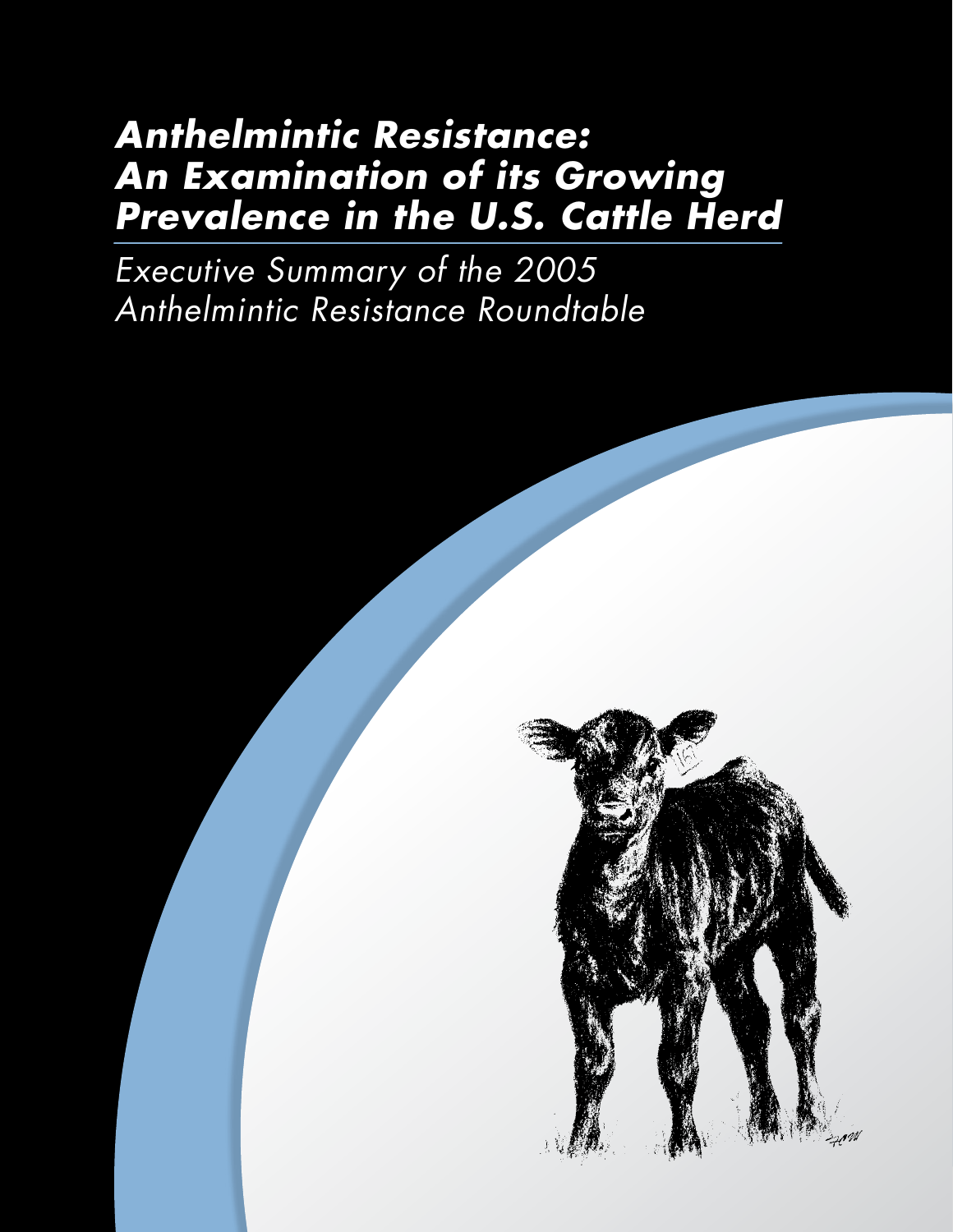#### **INTRODUCTION**

When livestock producers use anthelmintic parasite-control products in their herd and fail to see a response, there are a number of factors to consider. Was the timing of use appropriate to minimize re-infection? Did the dosage match the weight of the animals? Or did the product fail to achieve a response because the parasite population has become resistant to the dewormer of choice?

The demands of maximizing production have led today's beef and dairy producers to adopt preventive control measures that include regular treatment of their cattle with an anthelmintic parasite-control product during the grazing season. This intensive management approach combined with environmental factors and dosing practices is believed to have resulted in the selection of parasites resistant to some classes of anthelmintic products.

Anthelmintic resistance in cattle is becoming a worldwide problem. But, until recently, there was little or no documented research on parasite resistance to commonly used bovine anthelmintics in the United States. Meanwhile, countries with livestock numbers comparable to the United States have reported occurrences of resistance in areas where cattle producers extensively used dewormers. Parasite resistance is a potentially costly problem and will likely continue to be a concern within the United States beef and dairy industries.

To address this information void, Intervet, a leading global animal-health company, brought together the top experts in the field of parasitology for an in-depth, roundtable discussion on anthelmintic resistance in the United States.

As host of the 2005 Anthelmintic Resistance Roundtable, Intervet sought to open a dialog about resistance, its diagnosis, its economic effect on the U.S. cattle industry and solutions to prevent it.

This executive summary was generated from comments made during the five-hour roundtable discussion held in conjunction with the 2005 American Association of Veterinary Parasitologists (AAVP) annual convention in Minneapolis, Minn.

#### **PARTICIPANTS:**

Dwight Bowman, Ph.D. — *professor of parasitology, Cornell University*

Don Bliss, Ph.D. — *parasitologist at the MidAmerica Agricultural Research Center, Madison, Wis.*

Tom Craig, D.V.M. — *professor of parasitology, Texas A&M*

Louis C. Gasbarre, Ph.D.— *immunologist and research lead with USDA-ARS*

Bill Kvasnicka, D.V.M. — *parasitologist (retired Extension Veterinarian University of Nevada)*

Gil Myers, Ph.D. — *Myers Parasitology Services, Magnolia, Ky.*

Jim Miller, D.V.M. — *professor of parasitology, Louisiana State University*

Cliff Monahan, D.V.M., Ph.D. — *professor of parasitology, The Ohio State University*

#### **MODERATOR:**

Bert Stromberg, Ph.D. — *professor and associate dean for research and graduate programs, University of Minnesota College of Veterinary Medicine*

*Parasite resistance is a potentially costly problem and will likely continue to be a concern within the United States beef and dairy industries.*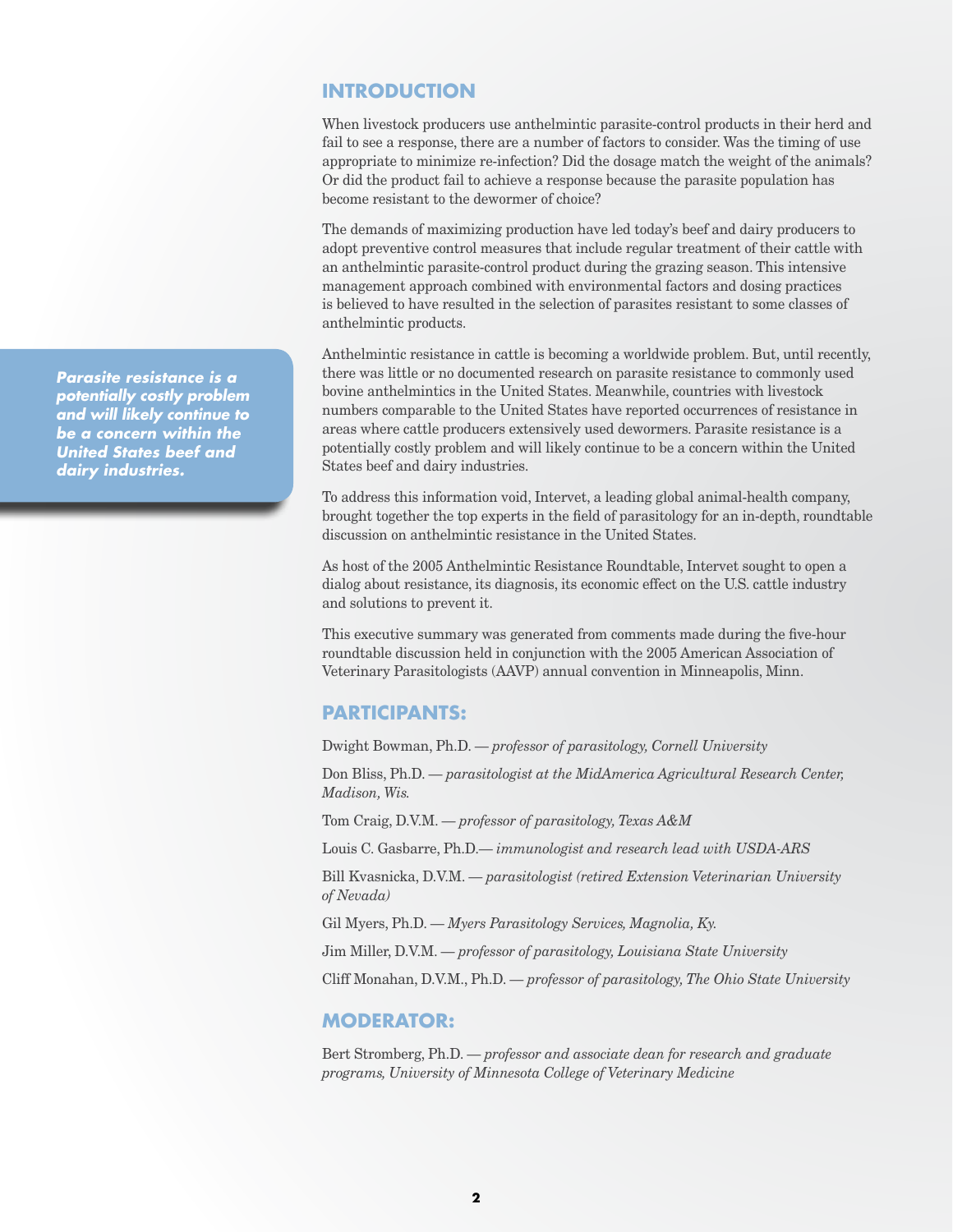## **RESISTANCE IN THE U.S CATTLE HERD**

To date, research of anthelmintic resistance around the world has focused primarily on sheep and goats. Researchers in the United States have documented resistance in horses as well. But only in the past couple of years have reports of resistance in U.S. cattle herds been documented and presented to the veterinary community.

One of the first cases documented in the United States was described by Dr. Lou Gasbarre, research leader with USDA's Agricultural Research Service, and Larry Smith, DVM, Smith Research and Development, Inc., Lodi, Wis., who studied a Wisconsin background operation where the owner noticed an apparent decrease in the effectiveness of his strategic anthelmintic program. Upon evaluating parasite loads, it was noted that treatment with ivermectin injectable, moxidectin pour-on, doramectin injectable, eprinomectin pour-on or albendazole oral did not result in parasite burden reductions of at least 80 percent.

"In the past two to three years, it has become evident that the modern anthelmintics upon which the American cattle industry relies have begun to show diminished efficacy," said Dr. Don Bliss, parasitologist at the MidAmerica Agricultural Research Center, Madison, Wis., who has monitored thousands of fecal samples from cattle throughout the United States over the past 20 years. Bliss said he sees examples of anthelmintic resistance on a daily basis.

# **HOW TO DIAGNOSE RESISTANCE**

During the roundtable, a general consensus was developed that the fecal egg count reduction test (FECRT) remains the most practical tool to help parasitologists identify resistance to anthelmintics by nematodes.

"The FECRT can be used to examine whether or not we are seeing loss of efficacy with these drugs," said Dr. Dwight Bowman, professor of parasitology at Cornell University.

He pointed out that when they came onto the market, the drugs had to prove their efficacy in order to get approval.

Gasbarre noted that while fecal egg counts are a good measure of what is happening in groups of animals, it is not reliable in an individual animal. "If you are going to evaluate a failure based on just a couple of animals, I think you would be misusing the technology," said Gasbarre. "If you are going to look at a single animal, it should be tested by multiple samples, not just once."

In addition to what tests are used, the panel noted that a consistent method of testing is also important.

"Like a lot of parasitologists, I felt that if we got our samples seven days after treatment, we had a representative sampling," explained Dr. Gil Myers, owner of Myers Parasitology Services in Magnolia, Ky.

"We now know that with the avermectins, for example, we really need to be sampling about 14 days after treatment. We don't understand all the reasons for that, but in studies from Ohio, the results at 14 days were entirely different than at seven days. There were many more parasitized animals and many more parasite eggs found. In contrast, the cattle that were treated with the Safe-Guard® (fenbendazole) or Panacur® product, there's no difference between day 7 and day 14 egg counts."

It appears that avermectins do not kill adult worms as fast as benzimidazoles.

It was noted that USDA statisticians believe 17 animals, no matter what the herd size, is a good sample number. The test group, however, should consist of animals of similar age. Focusing on younger animals also provides the most accurate measure of parasite worm load, according to the expert panel.

*The fecal egg count reduction test remains the most practical tool to help parasitologists identify resistance to anthelmintics by nematodes.*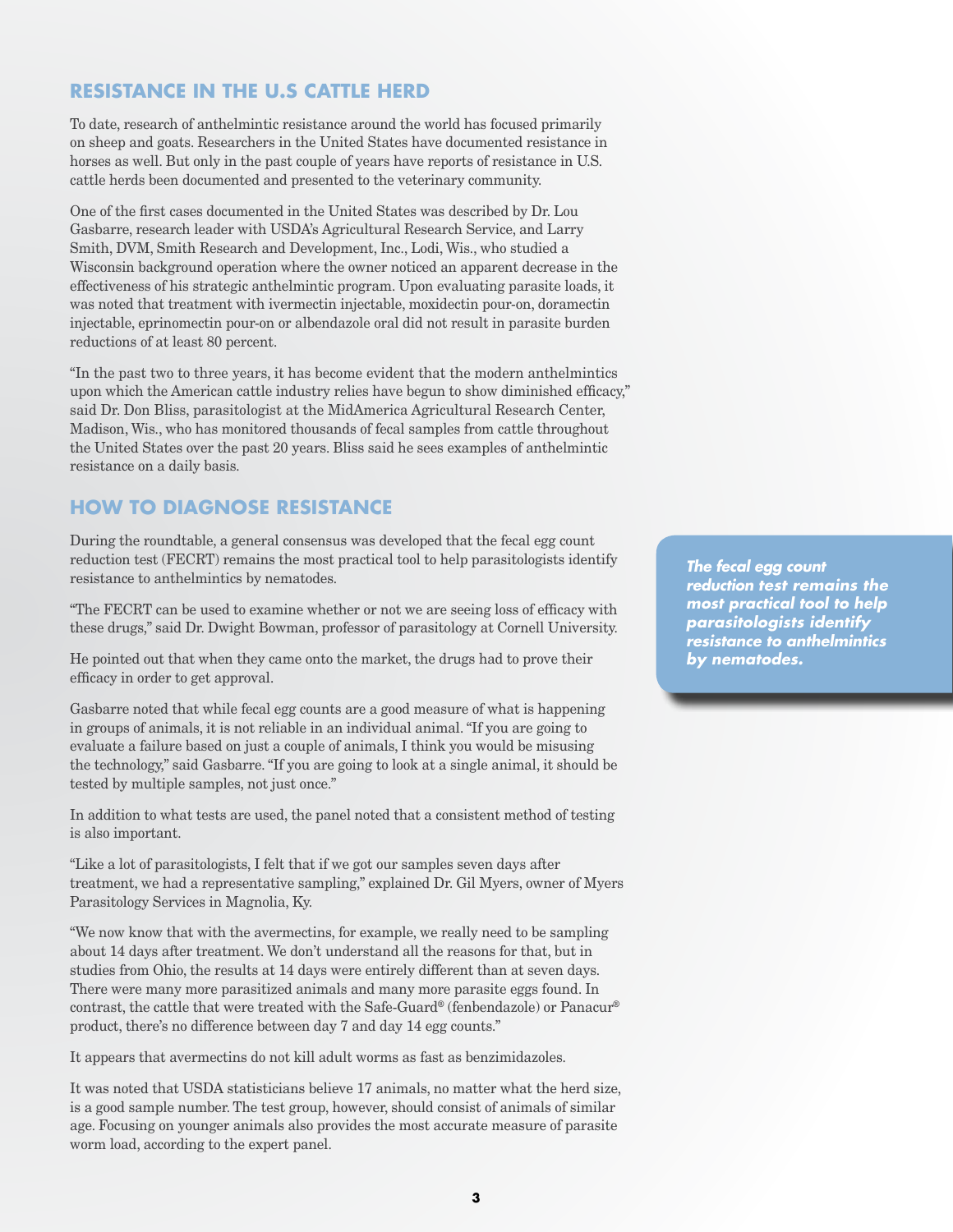#### **IDENTIFYING RESISTANCE**

While the FECRT is a valuable tool to measure the parasite burden within an animal, the test itself doesn't define resistance. The panelists gathered at the Anthelmintic Roundtable discussed in detail not only what resistance is, but also what it is not.

"Resistance is selected for because it is a genetic switch. You are not changing something in the worm," explained Bowman. "By giving dewormers, we are not inducing resistance, we are simply providing an environment for the resistant [parasites] to flourish and multiply."

Dr. Cliff Monahan, professor of parasitology at The Ohio State University, further explained that users of dewormers are not creating mutants. "We are merely creating an environment where that particular genetic makeup survives," he said. "If we look at some of the drug treatments where it is 99.9 percent effective, .1 percent of the [parasites] survive, and they now have carte blanche to reproduce. So their genetic pool becomes the dominant pool."

The panel noted that resistance is not the development of "superworms." "I define resistance as the failure of an anthelmintic to adversely affect helminthes in a specific host as efficiently as it formerly had done so," added Dr. Tom Craig, veterinarian at Texas A&M University.

When a producer administers a parasite-control product and fails to see a result, the efficacy of that product is in question. To the producer, it was a product failure. The question becomes, why was the product not efficacious? Was it excessive parasite burden? Was the proper dose given for the animal's body weight? Was the timing wrong, allowing for re-infection through grazing? Or had the resistant parasites in the herd reached damaging levels?

## **CAUSES OF RESISTANCE DEVELOPMENT**

Nematodes with the genetic makeup to withstand treatment are given the opportunity to flourish when susceptible nematodes are eliminated. It appears, however, that several environmental factors affect how quickly or how often resistant parasites flourish.

"We see a great deal of herd variation, and this stands to reason because no two cattle operations are managed the same or is their history of dewormer use the same," said Myers.

How producers handle the cattle, their stocking rate, age of cattle, pasture contamination level at the start of grazing and weather conditions all help determine parasite challenges more than location. It is generally accepted that the greater the parasite challenge, the harder it will be to have successful treatment. Preventing seasonal buildup of parasite contamination is important to preventing parasite resistance from developing within the animals.

Adding to the discussion on environmental factors, Dr. Jim Miller, professor of parasitology at Louisiana State University, noted that anthelmintic resistance is not contained to a certain region or area of the country. He noted that when dealing with resistance, one must look at the individual farm involved because what goes on there can be different from what goes on right down the road.

Of concern to the livestock industry when it comes to resistance is that there are limited tools in the parasite control toolbox. Only three major anthelmintic families are used in the United States, the endectocides, which are ivermectin, doramectin, eprinomectin and moxidectin; the benzimidazoles, which primarily include fenbendazole, oxfendazole and albendazole; and the imidazoles, which include levamisole and morantel tartrate. Use of imidazoles is very limited leaving only two classes to be used extensively.

*Resistance is selected because it is a genetic switch. You are not changing something in the worm. . . We are simply providing an environment for the resistant [parasites] to flourish and multiply.*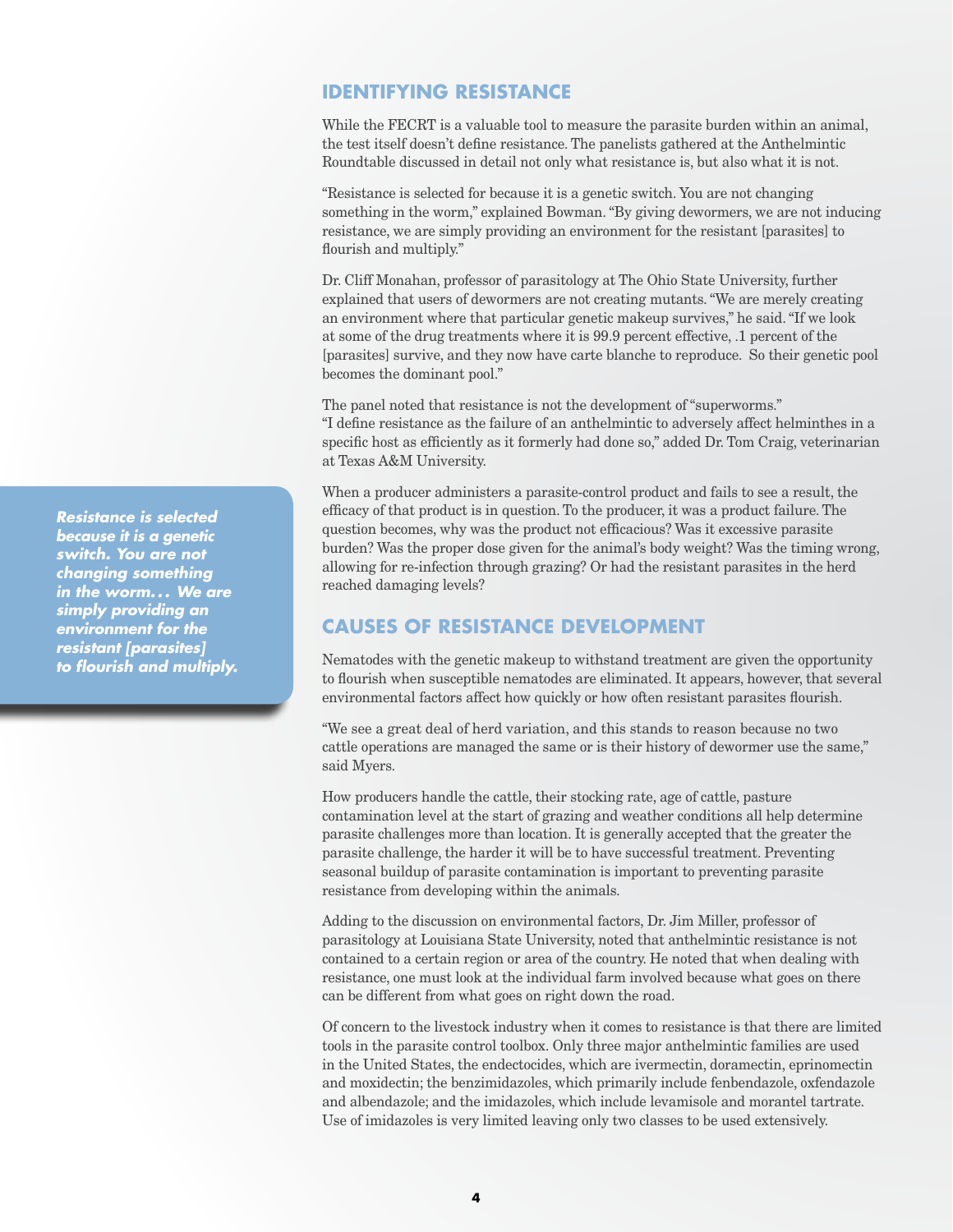Frequent and repeated use of the same drug class of anthelmintic was determined to be a considerable risk factor for development of resistance. It was noted that producers are missing opportunities for improved production by deworming just with endectocides because of poor efficacy and the increased opportunity for resistance.

Another risk factor discussed by the panel was the effect of subtherapeutic drug levels on the survivability of resistant worms. It was reasoned that some parasites survived subtherapeutic levels of treatment that would have been eradicated by exposure to a full dose of the drug. The panel had concerns about endectocides that persist in the animal and pasture environment at low levels for an extended duration of time.

It was also noted that endectocide pour-ons have created a phenomenon of low and variable blood-serum levels compared with injectable formulations, which may allow resistant parasites to flourish. Inconsistent absorption rates and improper dosing compound the problem.

Myers pointed out that there are two simple practices that producers can do to decrease the risk of anthelmintic resistance. "Know the weights of the animals you are treating, and make sure you are treating them with the proper amount of the drug," he said. "The literature clearly indicates that under-dosing can lead to drug resistance."

The panel also sought to address what effect persistent activity — when a drug is present in the animal or environment for a prolonged period of time — had on the potential development of resistance.

Dr. Bill Kvasnicka, parasitologist and retired extension veterinarian from the University of Nevada, noted that persistent anthelmintic activity trials published as far back as 1995 discussed prolonged decreasing of blood levels. "This feature may protect animals from re-infection from some nematodes for up to four weeks or longer," he noted, "but slowly decreasing concentrations of anthelmintic in an animal can select for resistance."

"I have had the opportunity to test nearly every pour-on product sold today," said Bliss. "Based on what I've found and what the World Association for the Advancement of Veterinary Parasitology (WAAVP) standards are for a dewormer, I believe we are seeing true parasite resistance with the endectocide pour-ons.

"We've had the persistent doramectin (Dectomax®) products out in the market now for maybe 10 years or less," continued Bliss. "We are seeing a number of reports of worldwide potential resistance product failure. Persistent products may very well trigger resistance more quickly.

In contrast, fenbendazole (Safe-Guard) has been on the market for over 20 years with only one or two reports of anthelmintic resistance. Safe-Guard works fast and doesn't linger in the animal or the environment for a prolonged period of time.

Gasbarre noted that from a theoretical standpoint, the more selective pressure you place on a population, the more likely you are to select for traits that confer an advantage. So if the loss of efficacy is due to selection of a different population, any enhancement of persistence or long-lasting selection theoretically would result in resistance arising even faster.

*Frequent and repeated use of the same drug class of anthelmintic was determined to be a considerable risk factor for development of resistance.*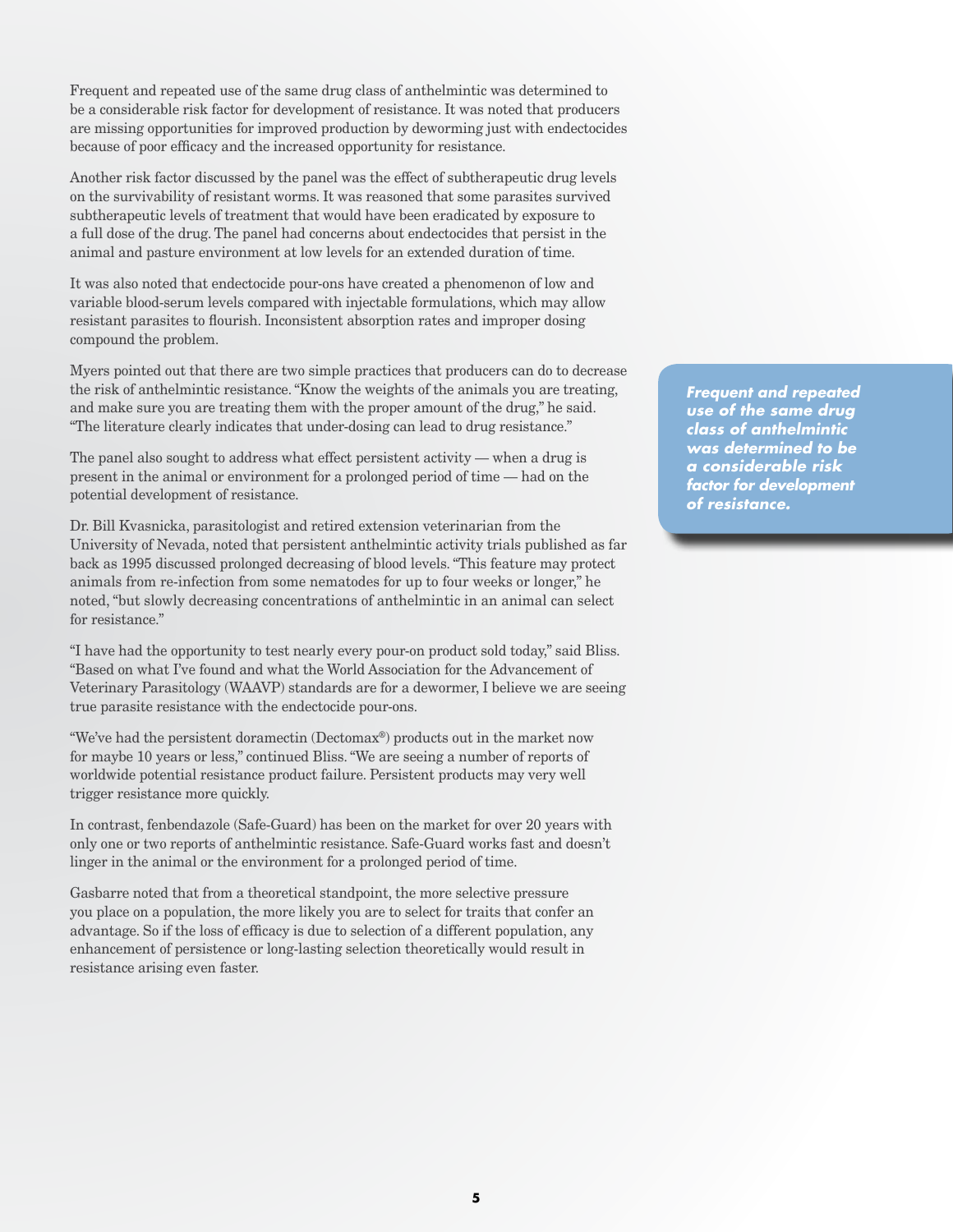#### **PROJECTING AN IMPACT**

As producers increase their use of anthelmintics and expose them to more parasites, more resistant parasites likely will evolve.

"We find parasites are present on nearly all operations and are one of the most important deterrents to efficient production that producers have to deal with," noted Bliss. "The most recent production-based deworming trials show that as cattle become more efficient in terms of their genetic potential, the more important parasites become in terms of the economic loss sustained."

Resistance takes a long time to develop, and it is a gradual process, said Myers. "The process takes time, and producers are not going to have a real clear-cut red light go on and say 'Bingo, the worms are resistant.' That's not going to happen. What we will see, and what producers are beginning to report, is 'The calves are just not gaining.'"

Monahan said he believes the spread of the drug resistance across the country will be under the radar for most producers. "But when it hits an individual producer it won't be a gradual loss of productivity," he said. "It's going to hit the individual producer extremely hard."

"I believe producers are using anthelmintics more and more because they are convinced of the profitability of using them, added Gasbarre. "Any increased number of times that parasites are exposed to drugs should select for more resistance."

The panel agreed that as the trend toward more intensive operations continues, the industry could expect to see the problem of anthelmintic resistance grow.

Also of concern is that parasites have a negative effect on immunity, according to research done by Gasbarre and his team at the USDA Bovine Functional Genomics Laboratory.

Research has shown that while parasite burdens can trigger an immune response in cattle, response can ultimately shut down immune response to other infectious agents. The roundtable participants recognized that the economic value of having a strong immune system in animal production is extremely high for today's high-performance cattle. The effect of parasites on the immune system is another example of how important it is to have the dewormers working properly.

## **LOOKING AHEAD**

Livestock producers have become accustomed to being able to control parasites with easy-to-use and inexpensive anthelmintic dewormers, so the economic impact of uncontrolled parasites in livestock does not register as a top priority. Meanwhile, modern management practices that include higher stocking densities and intensive grassland management mean parasites potentially represent a more serious threat than they did before the introduction of broad-spectrum anthelmintics.

It is unlikely that any new anthelmintics will be introduced in the near future, so loss of efficacy of existing products could pose severe problems for the cattle industry. Anthelmintic resistance is already a serious problem in some parts of the world, not just in sheep and goats but also in cattle. With that in mind, the participants of the Anthelmintic Resistance Roundtable identified important next steps necessary to address and slow the advancement of resistance in the U.S. cattle herd.

First, the panel determined that a standardized protocol for testing parasite burden should be established within the cattle industry against which all deworming practices can equally be measured and evaluated. The panelists agreed that a committee should be set up to identify the best testing protocol.

*The most recent production-based deworming trials show that as cattle become more efficient in terms of their genetic potential, the more important parasites become in terms of the economic loss sustained.*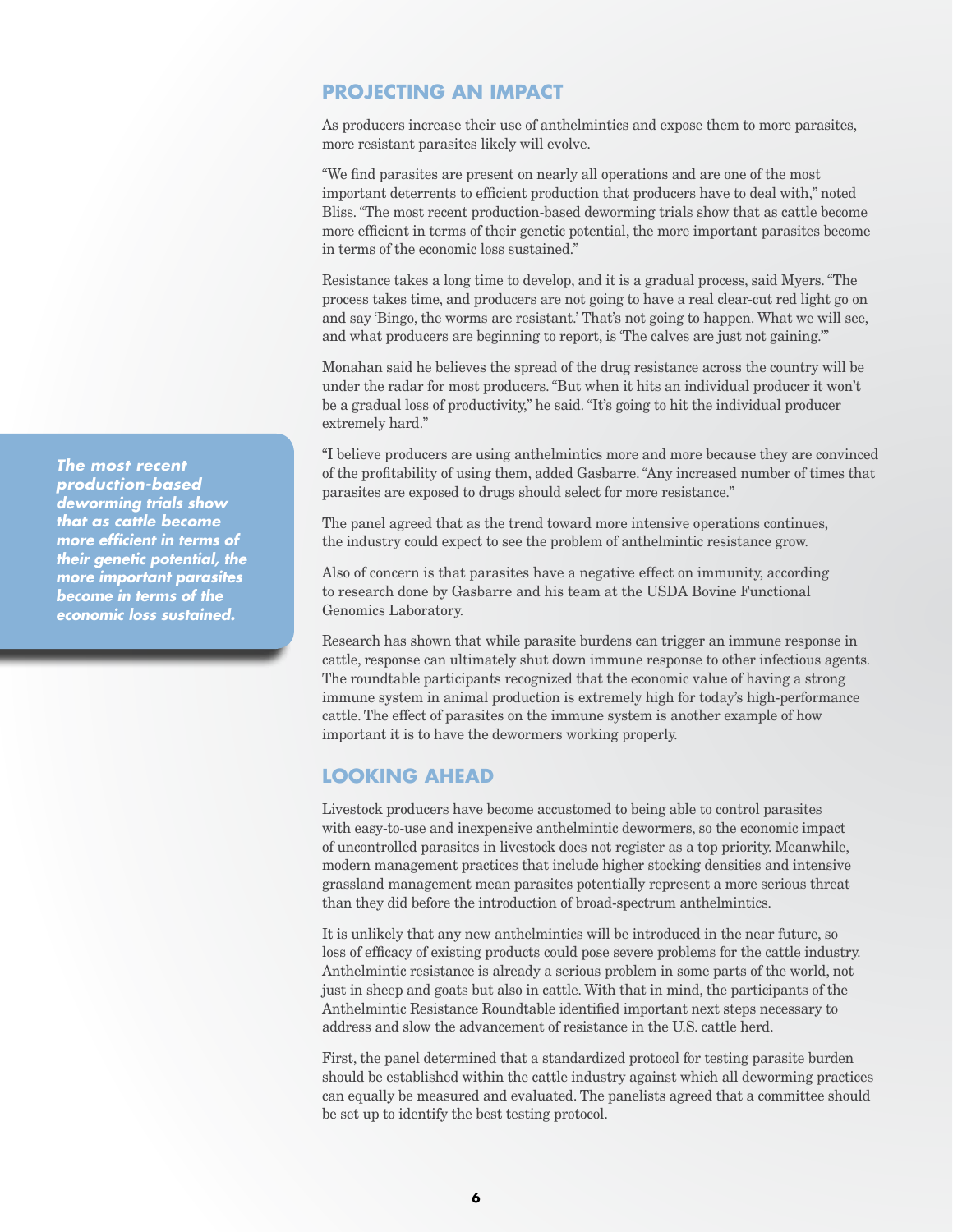Second, the panel recommended that a shared database is needed to effectively monitor resistance development.

"I think it is important that we understand and we get some kind of handle on exactly how widespread the issue of drug resistance is in this country," said Gasbarre. "There have been a couple of published reports and other anecdotal reports, but we really don't have any idea of what is really out there. We don't know what drugs work where, and why they still work, and why the ones that don't work don't work."

Third, it was agreed that increased awareness is necessary to encourage producers to work with their veterinarians to monitor what their dewormer is doing by testing their herd regularly in a consistent manner.

Participants noted that producers within the industry may not recognize the significance of resistance problems until it hits them in the pocketbook, but producers need to be educated and made aware of the warning signs for anthelmintic resistance.

"I don't think anything is going to happen until they recognize the problem themselves," explained Gasbarre. "But I think we can make them aware that this is a potential problem that they ought to look for. Otherwise, they won't notice it until it's too late."

Fourth, the panel concluded that an updated protocol for strategic deworming is needed. It was noted that a parasite control program that seeks total suppression leads to resistance development at a rapid pace. A program to reduce pasture contamination and keep the parasite population at an economically acceptable level would extend product efficacy and maintain profitability in the long run.

*A second meeting of leading parasitologists and veterinary researchers will be held in August 2006 to serve as a workshop for addressing resistance issues identified by the Anthelmintic Resistance Roundtable.*

# **Related Research on Anthelmintic Resistance**

• Barnes, E.H., Dobson, R.J., Stein, P.A., LeJambre, L.F., Lenane, I.J. 2001. Selection of different genotype larvae and adult worms for anthelmintic resistance by persistent and short-acting acvermectin- and moxidectin-selected strains. *Int. J. Parasitol.* 31, 720-727.

• Bliss, D.H., Kvasnicka, W.G., 2004. Failure of avermectins to control an outbreak of parasitic gastro-enteritis in a cow/calf herd *Proceedings of the 49th American Association of Veterinary Parasitologists.* Philadelphia, July 24-28 (Abstract 42).

• Coles, G.C., Jackson, F., Pomroy, W.E., Prichard, R.K., von Samson-Himmelstjerna, G., Silvestre, A., Taylor, M.A., Vercruysse, J., 2006. The detection of anthelmintic resistance in nematodes of veterinary importance. *Vet. Parasitol.* 136: 167-185.

• Gasbarre, L.C., Smith, L.L., Lichtenfels, J.R., Pilitt, P.A., 2004. The identification of cattle nematode parasites resistant to multiple classes of anthelmintics in a commercial cattle population in the US. *Proceedings of the 49th American Association of Veterinary Parasitologists.* Philadelphia, July 24-28 (Abstract 44).

• Myers, G.H., 2005. Avermectin Resistance in an Ohio Beef Cattle Herd. *Proceedings of the 50th American Association of Veterinary Parasitologists* Minneapolis, MN. (Abstract 44).

• Smith, L.L., L.C. Gasbarre, 2005. Effect of single or combinational drug treatment on EPG values in a commercial cattle operation harboring nematode parasites resistant to multiple classes of anthelmintics. *Proceedings of the 50th American Association of Veterinary Parasitologists.* Minneapolis, MN. (Abstract 47).

*It is unlikely that any new anthelmintics will be introduced in the near future, so loss of efficacy of existing products could pose severe problems for the cattle industry.*